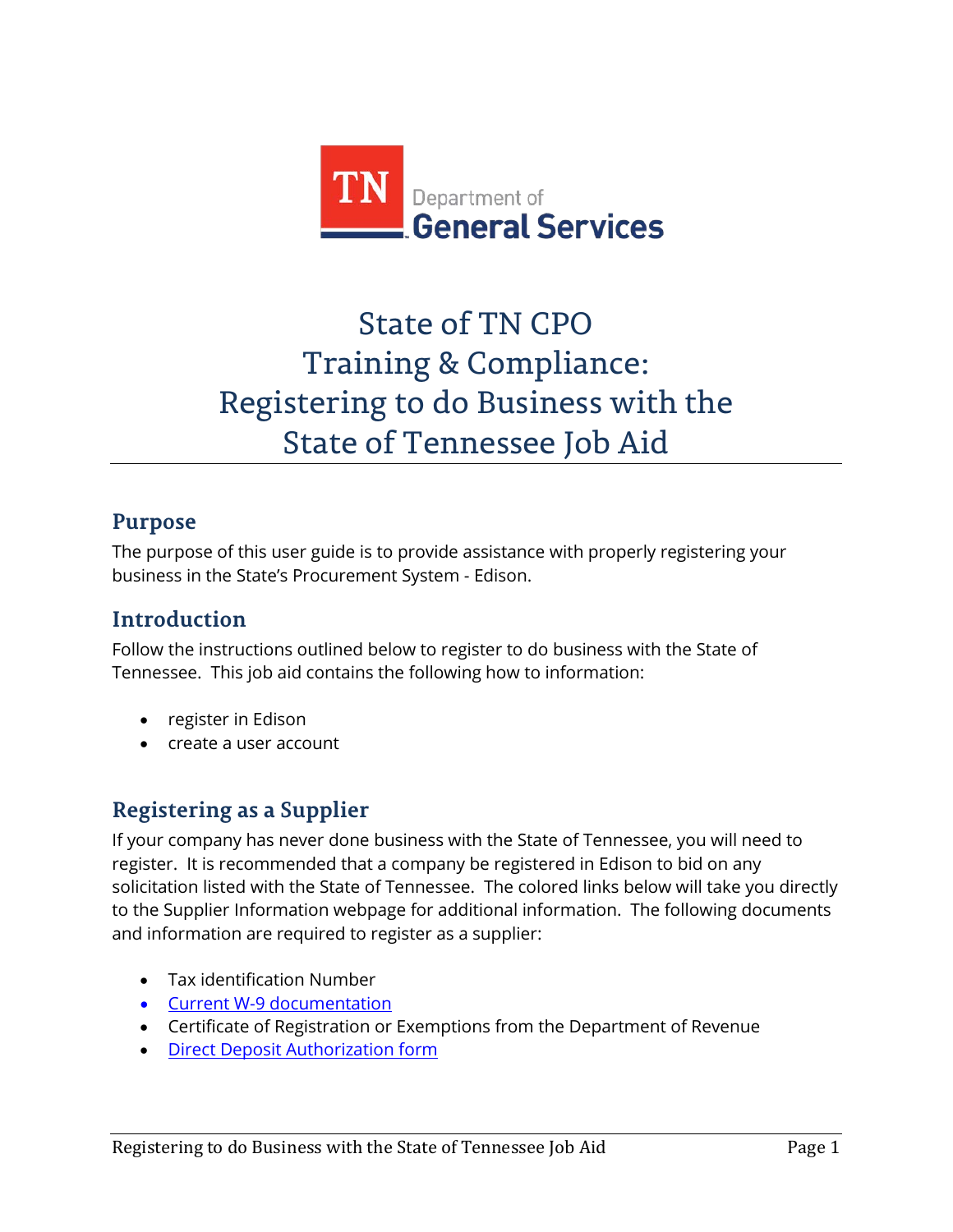Follow these steps to register as a Supplier.

- $\triangleright$  Click on the link provided to access the main supplier screen: [https://sso.edison.tn.gov/psp/paprd/SUPPLIER/SUPP/h/?tab=PAPP\\_GUEST.](https://sso.edison.tn.gov/psp/paprd/SUPPLIER/SUPP/h/?tab=PAPP_GUEST)
- $\triangleright$  In the middle section, Welcome to the Edison Supplier Portal, click on the **Register as a Supplier** link.

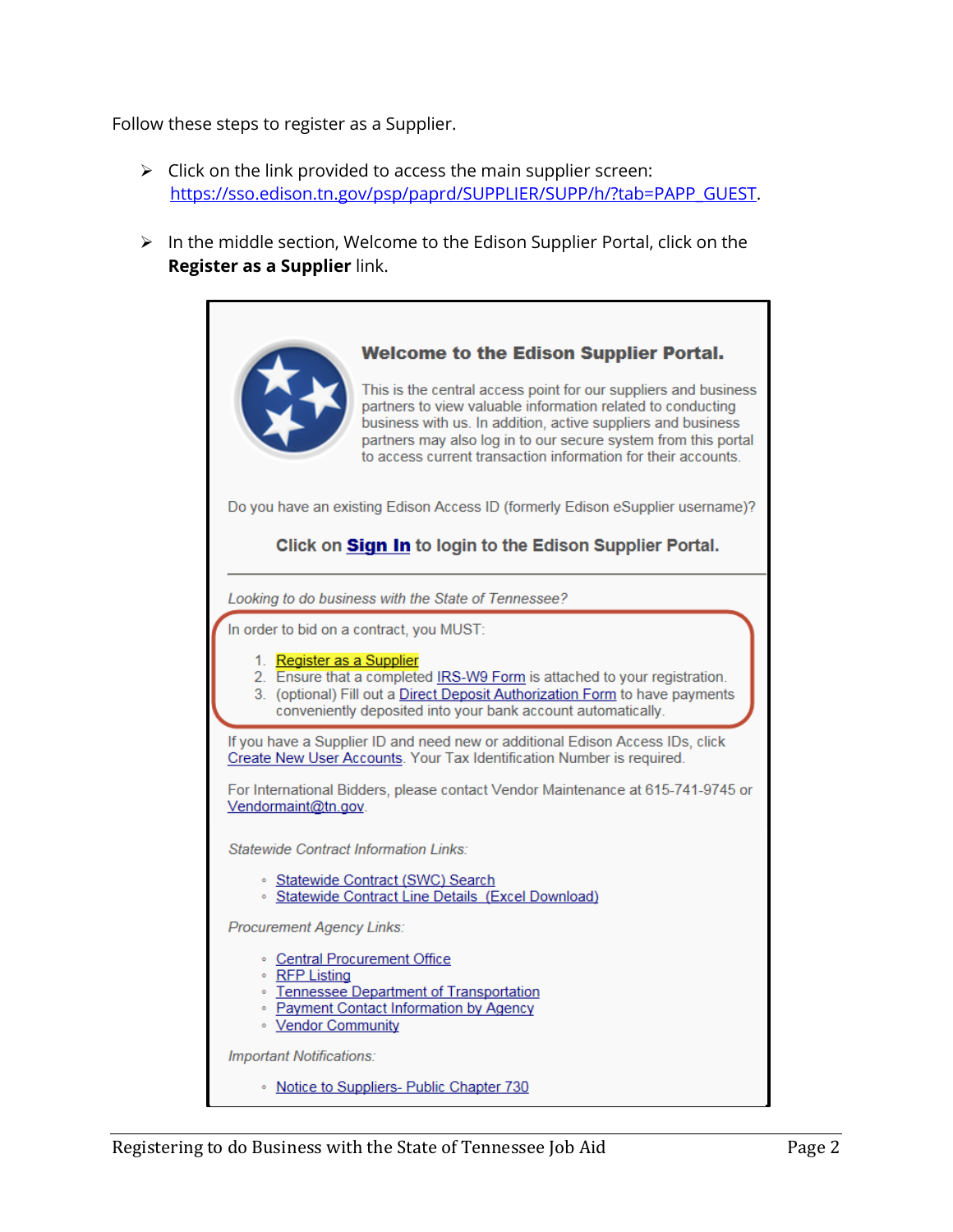#### **Step 1 - Welcome**

- $\triangleright$  Select the type of supplier that describes you.
	- **Individual** this indicates that you will be registering with a Social Security Number
	- **Business** this indicates that you will be registering with a Federal Employer Identification Number (FEIN)
- Click **Next** to advance to Step 2.

| Welcome                                                                 | Identifying Information                                 | <b>Addresses</b> | Contacts | Payment Information                      | Submit      |
|-------------------------------------------------------------------------|---------------------------------------------------------|------------------|----------|------------------------------------------|-------------|
| Welcome - Step 1 of 6                                                   |                                                         |                  |          | Previous<br>Exit<br>$\left($             | <b>Next</b> |
|                                                                         | Welcome to the State of Tennessee Supplier registration |                  |          |                                          |             |
| Select an activity below: 2                                             |                                                         |                  |          |                                          |             |
| Start a new registration form<br><b>O</b> Business<br>$\Box$ Individual | What type of entity do you represent?                   |                  |          |                                          |             |
| $\bigcirc$ Continue from where you left<br>* Required field             |                                                         |                  |          | Previous<br>Exit<br>$\blacktriangleleft$ | <b>Next</b> |

**NOTE:** Once you begin the registration process, if you find you are not able to finish, you may click the **Save for Later** box at screen bottom, right hand side.



When you return, just click on the **Continue from where you left** option circled in blue.



 To continue, you will need your **Registration ID** which may be found in your registration email from Edison and your **Tax Identification Number.**

Registering to do Business with the State of Tennessee Job Aid Page 3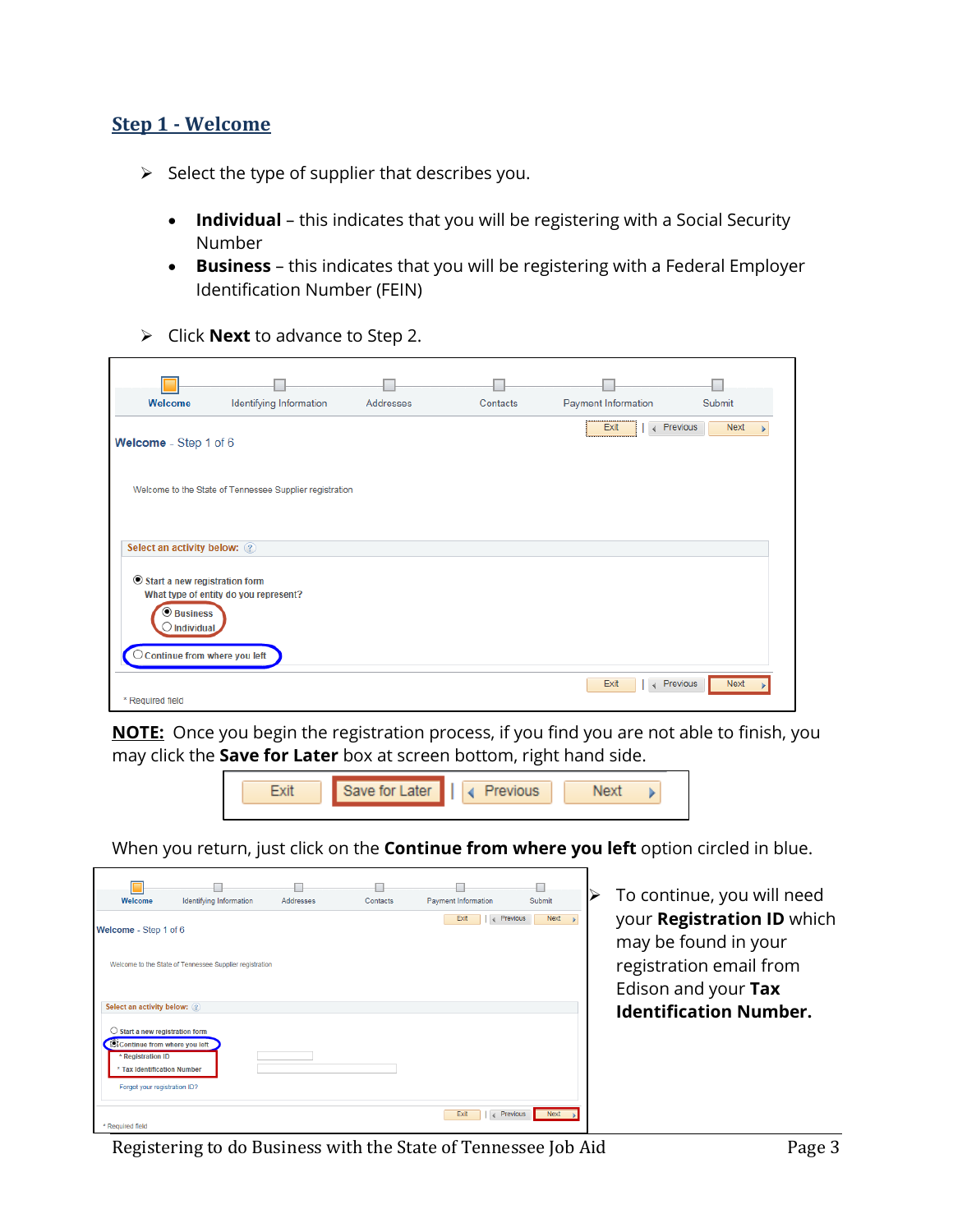#### **Step 2 – Identifying Information**

The **Identifying Information** screen is used to provide general information. Required fields are indicated by an asterisk\*.

- Enter the **Tax Identification Number.**
- Enter the **Entity** (Individual or Company) **Name**.
- If the company has a website, enter it **[http://URL](http://url/) .**

| Welcome                                             | <b>Identifying Information</b>               | Addresses | Contacts | <b>Payment Information</b>      | Submit |
|-----------------------------------------------------|----------------------------------------------|-----------|----------|---------------------------------|--------|
|                                                     | <b>Identifying Information</b> - Step 2 of 6 |           | Exit     | Save for Later<br>Previous<br>∢ | Next   |
| All question that include asterisk (*) are required |                                              |           |          |                                 |        |
| Unique ID & Company Profile (?)                     |                                              |           |          |                                 |        |
|                                                     | * Tax Identification Number                  |           |          |                                 |        |
|                                                     | * Entity Name                                |           |          |                                 |        |
|                                                     | http://URL                                   |           |          | Open URL                        |        |

While you need to answer all the **Profile Questions,** below are special instructions for the first two statements.

 $\triangleright$  In the first statement, use the "paper clip" icon to upload and attach IRS W-9.

| Attach current version of IRS W-9 | <b>Add Attachment</b><br><b>J. THO A DESCRIPTION TO BE THE STATISTIC</b> |  |
|-----------------------------------|--------------------------------------------------------------------------|--|
|                                   |                                                                          |  |

 In the second statement, use the magnifying glass **"look up"** icon to search for the products or services you offer.

| Products/Services Offered: Click<br>nagnifying glass to select answer(s). |  |
|---------------------------------------------------------------------------|--|
|                                                                           |  |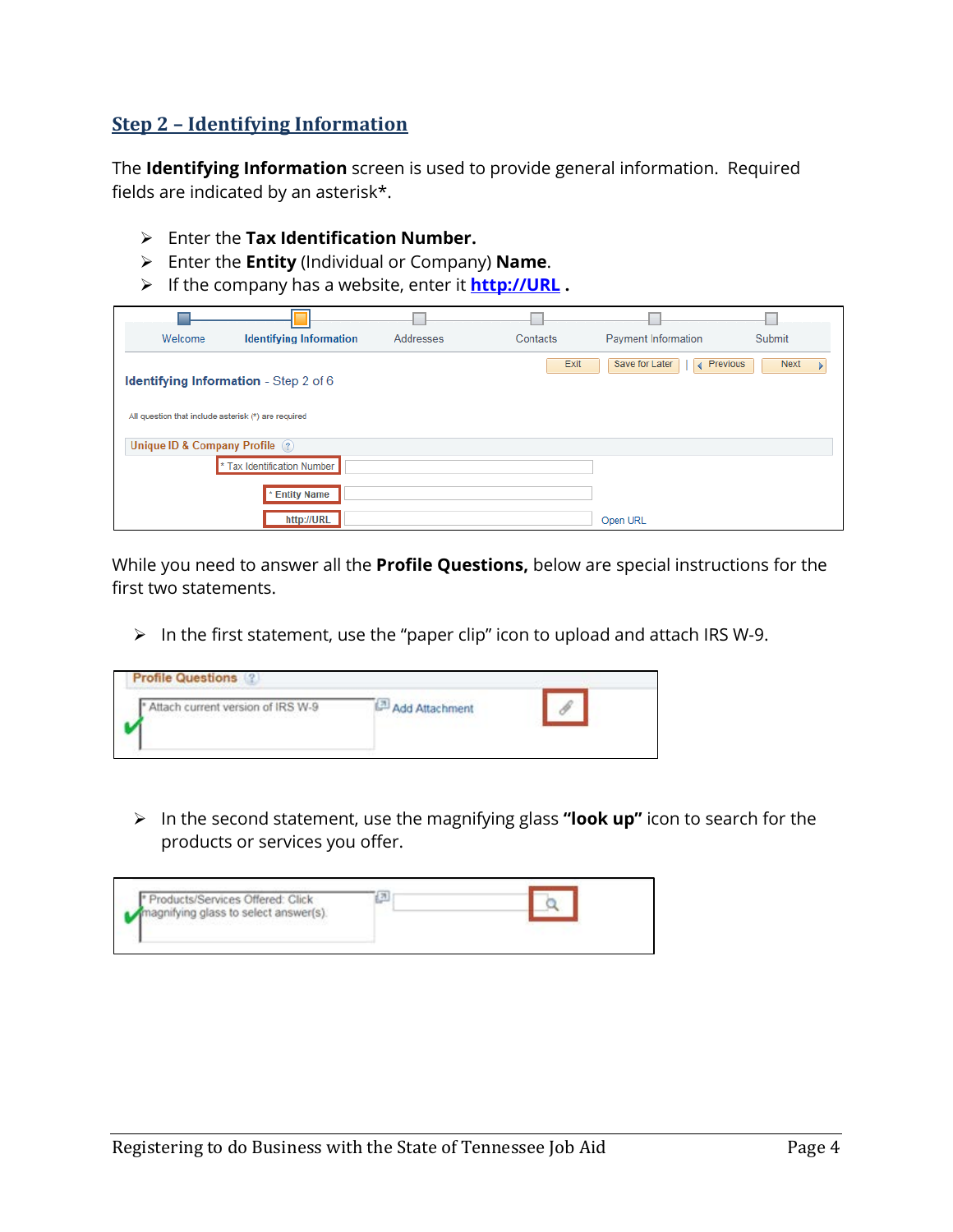- $\triangleright$  Click on all that apply.
- $\triangleright$  When finished, click **Return**.

| <b>List Line Number</b> |             | <b>List Item</b>                                              |
|-------------------------|-------------|---------------------------------------------------------------|
|                         |             |                                                               |
|                         | 1 □         | Rental-includes office space, equipment, hotel room, etc.     |
|                         | $2\Box$     | Medical Srv-includes vet, mental health, med transport, etc.  |
| 3                       | П           | <b>Medical Staffing Service</b>                               |
| 4                       | п           | <b>Attorney Fees</b>                                          |
| 5.                      | П           | Services-includes process server, advertising, day care, etc. |
| 6                       | П           | Utilities-includes propane, cell, internet, cable, etc        |
|                         | 7 O         | Water delivery service                                        |
| 8                       | $\Box$      | Supplies/Materials-includes office supplies, Rx, DME, etc.    |
| 9                       | П           | Set up charge/service agreements sold separately              |
| 10 <sup>1</sup>         | П           | Subscriptions/publications-print/online subscription, etc     |
| 11                      | H           | Dues- professional/organizational dues                        |
|                         | $12$ $\Box$ | Other- please explain in the comments section                 |

#### $\triangleright$  Finish answering remaining questions.

| <b>Profile Questions (?)</b>                                                                                                         |                                 |
|--------------------------------------------------------------------------------------------------------------------------------------|---------------------------------|
| Attach current version of IRS W-9                                                                                                    | $\mathcal{O}$<br>Add Attachment |
| Products/Services Offered: Click<br>magnifying glass to select answer(s).                                                            | 린<br>Q                          |
| * Are any employees/owners of this firm<br>currently or previously employed by the state<br>of Tennessee (within the past 6 months)? | 린<br>▽                          |
| If answered "Yes" to Question 3, please                                                                                              | 린                               |
| list these employees including name,<br>social security number, and position<br>within your firm including ownership.                |                                 |
| * Has there has been an ownership change<br>within the past two years?                                                               | لتيل                            |
| Date of Incorporation, if applicable.                                                                                                | 리<br>BU                         |
| State of Incorporation, If applicable.                                                                                               | 리                               |
| Has a performance penalty ever been<br>assessed against the organization or any of<br>the principle owners?                          | 린                               |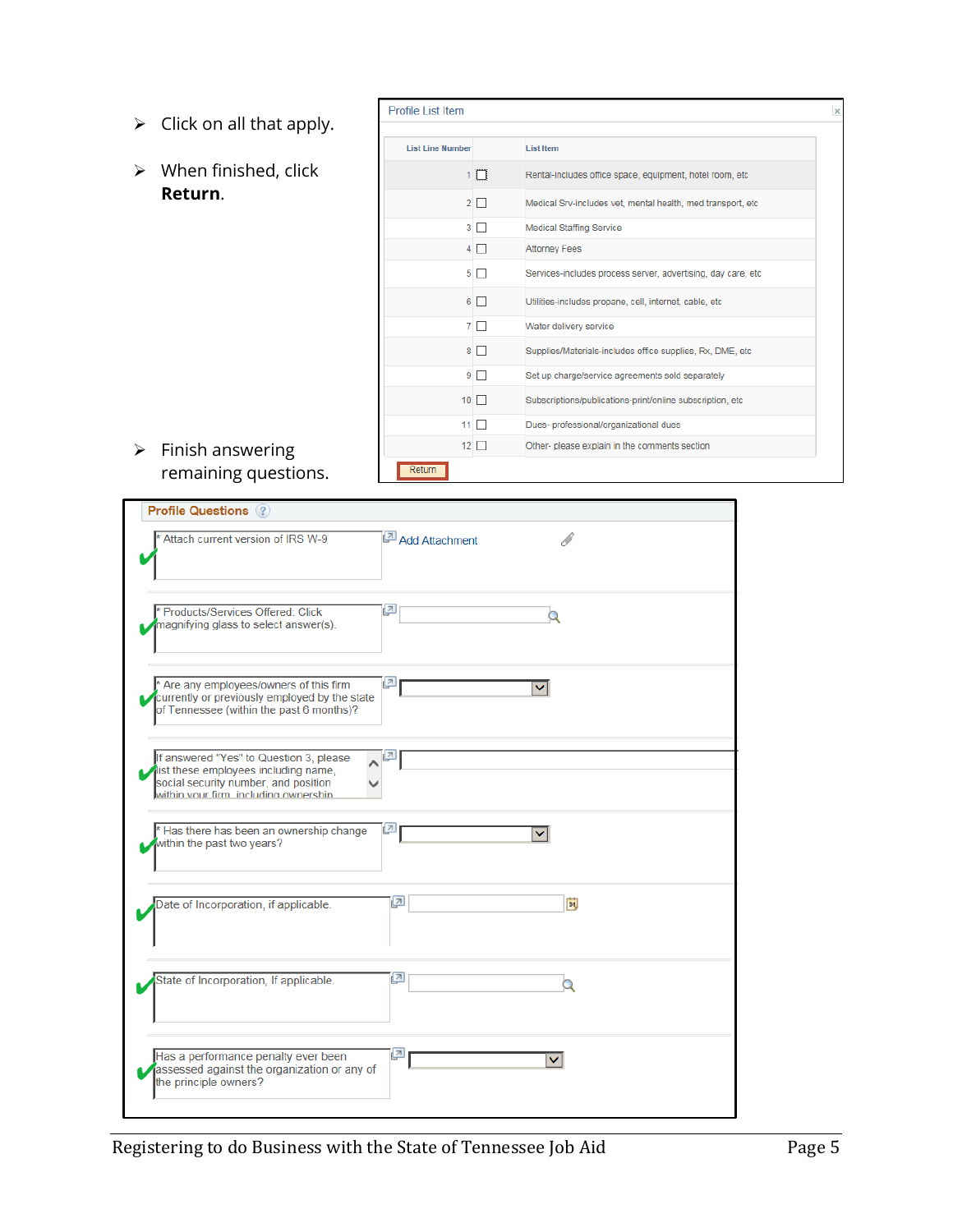Continue to the **Codes** section.

 Click drop down menu beside **Add Code and choose [UNSPSC Codes.](http://tn.gov/generalservices/article/agency-reference-material)** These are commodity codes used by the State to identify the goods or services the company will provide.

| $\text{Codes}$ $\boxed{?}$                                                                                            |                         |                    |                                                  |             |
|-----------------------------------------------------------------------------------------------------------------------|-------------------------|--------------------|--------------------------------------------------|-------------|
| <b>Code Type</b>                                                                                                      | Code                    | <b>Description</b> |                                                  |             |
| $\overline{\mathbf{v}}$<br>Add Code<br>UNSPSC Codes<br><b>NAICS Codes</b><br><b>Additional Reporting Elements</b> (2) | $\overline{\mathsf{Q}}$ |                    |                                                  |             |
|                                                                                                                       |                         |                    | Please check all that apply:                     |             |
|                                                                                                                       |                         |                    | Emerging Small Business                          |             |
|                                                                                                                       |                         |                    | Women-Owned Business                             |             |
|                                                                                                                       |                         |                    | $\Box$ Veteran                                   |             |
|                                                                                                                       |                         |                    | $\Box$ Disabled                                  |             |
| Comments ?                                                                                                            |                         |                    |                                                  |             |
|                                                                                                                       |                         |                    |                                                  | FR          |
| * Required field                                                                                                      |                         |                    | Save for Later<br>EX<br>$\triangleleft$ Previous | <b>Next</b> |

Click on the magnifying glass **"look up"** icon.

> When Look Up Code opens, choose drop down menu beside **Description,** click **contains**, type in your brief description and click **Look Up**.

This code will populate into your **Add Code** section. You may add as many codes as necessary. Just click on Add Code each time and a new line will open.

 When you are finished, click **Next** to continue to Step 3.

| Look Up Code       |                                                      | $\times$ |
|--------------------|------------------------------------------------------|----------|
| <b>Code Type:</b>  | <b>UNSPSC Codes</b>                                  |          |
| Code:              | begins with                                          |          |
|                    | Description: contains                                |          |
|                    |                                                      |          |
| Look Up            | Clear<br>Cancel<br><b>Basic Lookup</b>               |          |
|                    |                                                      |          |
| Search Results     |                                                      |          |
|                    | Only the first 300 results of a possible 5313 can be |          |
| displayed.         |                                                      |          |
| <b>View 100</b>    | (4)<br>First<br>Last<br>1-300 of 300                 |          |
| Code               | <b>Description</b>                                   |          |
| 10101500 Livestock |                                                      |          |
|                    | 10101600 Birds and fowl                              |          |
| 10101700 Live fish |                                                      |          |
|                    | 10101800 Shellfish and aquatic inverteb              |          |
| 10101900 Insects   |                                                      |          |
|                    | 10102000 Wild animals                                |          |
|                    | 10111300 Domestic net treatments and ac              |          |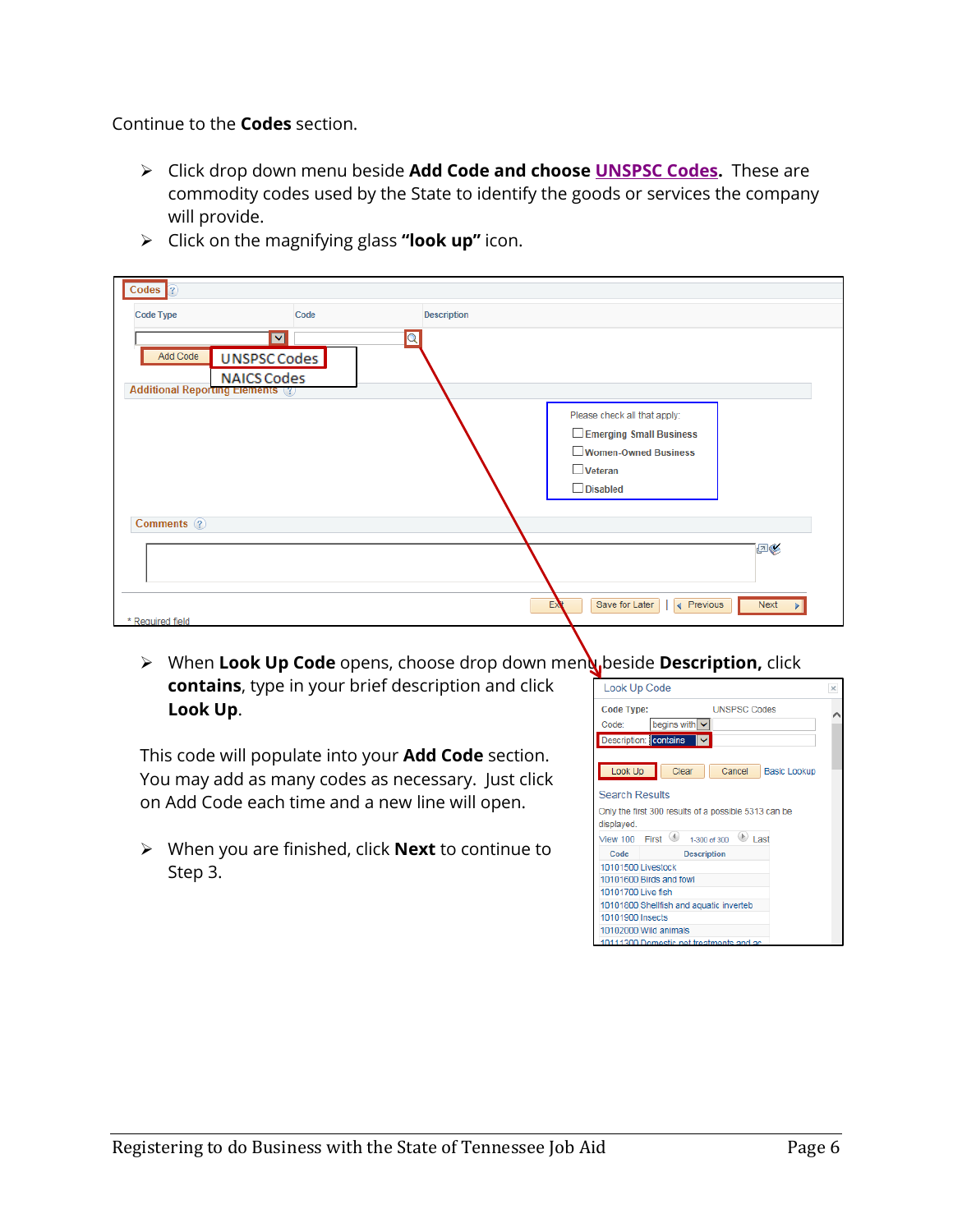#### **Step 3 - Addresses**

This screen is used to enter the address information of the business/individual. The address provided here should be the **main address** of the individual or the headquarters of the company.

- Enter the address in the **Address 1** line.
- Enter the **City**.
- Enter the **Postal (Zip)** Code.
- Use the magnifying glass **"look up"** icon for the **State** field.
- Enter a valid **Email** Address.
- Under the **Other Addresses** tab, check the **Remit To Address** box for remission if payment should go to a different address.
- Click **Next** to move to Step 4.

| Welcome                                                                                                                              | <b>Identifying Information</b>                                                                     | <b>Addresses</b> | Contacts |      | <b>Payment Information</b> |                          | <b>Submit</b>    |
|--------------------------------------------------------------------------------------------------------------------------------------|----------------------------------------------------------------------------------------------------|------------------|----------|------|----------------------------|--------------------------|------------------|
| Addresses - Step 3 of 6<br><b>Primary Address</b> ?                                                                                  | For International Bidders, please contact Vendor Maintenance at 615-741-9745 or Vendormaint@tn.gov |                  |          | Exit | Save for Later             | $\triangleleft$ Previous | <b>Next</b><br>¥ |
| * Country USA                                                                                                                        | <b>United States</b>                                                                               |                  |          |      |                            |                          |                  |
| *Address 1                                                                                                                           |                                                                                                    |                  |          |      |                            |                          |                  |
| Address 2                                                                                                                            |                                                                                                    |                  |          |      |                            |                          |                  |
| Address 3                                                                                                                            |                                                                                                    |                  |          |      |                            |                          |                  |
| *City                                                                                                                                |                                                                                                    |                  |          |      |                            |                          |                  |
| County                                                                                                                               |                                                                                                    | *Postal          |          |      |                            |                          |                  |
| *State <sup>1</sup>                                                                                                                  | $\alpha$                                                                                           |                  |          |      |                            |                          |                  |
| *Email ID                                                                                                                            |                                                                                                    |                  |          |      |                            |                          |                  |
| <b>Other Addresses</b> ?                                                                                                             |                                                                                                    |                  |          |      |                            |                          |                  |
|                                                                                                                                      | Check boxes below to indicate addresses that are different from your Primay Address above:         |                  |          |      |                            |                          |                  |
| Remit To Address<br>Address for remitting payment<br>Country USA<br>Address 1<br><b>Address 2</b><br>Address 3<br>$\mathbf{V}$ *City | <b>United States</b>                                                                               |                  |          |      |                            |                          |                  |
| County                                                                                                                               |                                                                                                    | *Postal          |          |      |                            |                          |                  |
| *State                                                                                                                               | $\overline{Q}$                                                                                     |                  |          |      |                            |                          |                  |
| *Email ID                                                                                                                            |                                                                                                    |                  |          |      |                            |                          |                  |
|                                                                                                                                      |                                                                                                    |                  |          | Exit | Save for Later             | ◀ Previous               | <b>Next</b>      |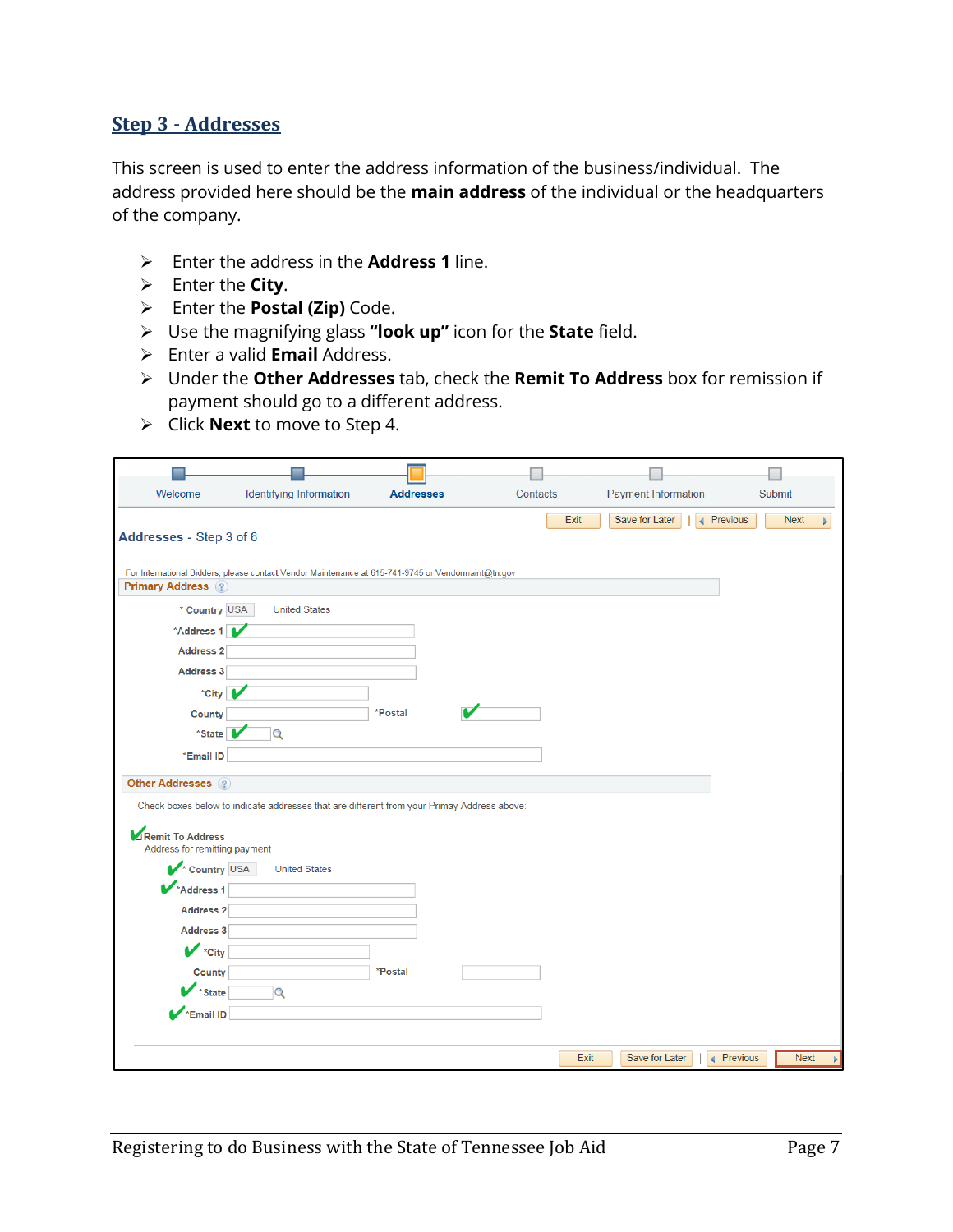#### **Step 4 – Contacts**

Click **Add Contact** to add additional contact information.

| Welcome                                                                                                                                          | Identifying Information                                                  | <b>Addresses</b> | <b>Contacts</b> | <b>Payment Information</b>   | Submit                    |  |
|--------------------------------------------------------------------------------------------------------------------------------------------------|--------------------------------------------------------------------------|------------------|-----------------|------------------------------|---------------------------|--|
| Contacts - Step 4 of 6                                                                                                                           |                                                                          |                  | Exit            | ← Previous<br>Save for Later | <b>Next</b>               |  |
| <b>Company Contacts</b> ?                                                                                                                        | When filling out contact information please use one User ID per Contact. |                  |                 |                              |                           |  |
|                                                                                                                                                  |                                                                          |                  |                 |                              |                           |  |
| You have not added any contact information to your application. Click "Add Contact" button to add new contact information.<br><b>Add Contact</b> |                                                                          |                  |                 |                              |                           |  |
|                                                                                                                                                  |                                                                          |                  | Exit            | Save for Later               | ← Previous<br><b>Next</b> |  |
| * Required field                                                                                                                                 |                                                                          |                  |                 |                              |                           |  |

- $\triangleright$  Fill in all necessary information.
- **NOTE: Requested User ID** is usually the name of the company after the TN@. Example: TN@thecompanyname .
- Click **OK.**
- Click **Next** on main screen**.**

| <b>Add Contact</b>                |                                                |                 | $\times$ |
|-----------------------------------|------------------------------------------------|-----------------|----------|
| <b>Contact Information</b> ?      |                                                |                 |          |
| First Name                        | Kathy                                          | Primary Contact |          |
| Last Name                         | <b>Taylor</b>                                  |                 |          |
| <b>Title</b>                      |                                                |                 |          |
| $\mathbf{V}$ Email ID             | kathy.taylor@tn.gov                            |                 |          |
| $\blacktriangleright$ Telephone   | 615/741-1455                                   | Ext             |          |
| <b>Fax Number</b>                 |                                                |                 |          |
| Contact Type                      | General<br>v                                   |                 |          |
| <b>User Profile Information</b> 2 |                                                |                 |          |
| <b>Requested User ID</b>          | * UserID must begin with TN@<br>TN@KATHYTAYLOR |                 |          |
|                                   |                                                |                 |          |
| <b>Description</b>                |                                                |                 |          |
| <b>Language Code</b>              | English                                        |                 |          |
| <b>Time Zone</b>                  |                                                |                 |          |
| <b>Currency Code</b>              | <b>US Dollar</b>                               |                 |          |
|                                   |                                                |                 |          |
|                                   |                                                |                 |          |
| <b>OK</b>                         | Cancel                                         |                 |          |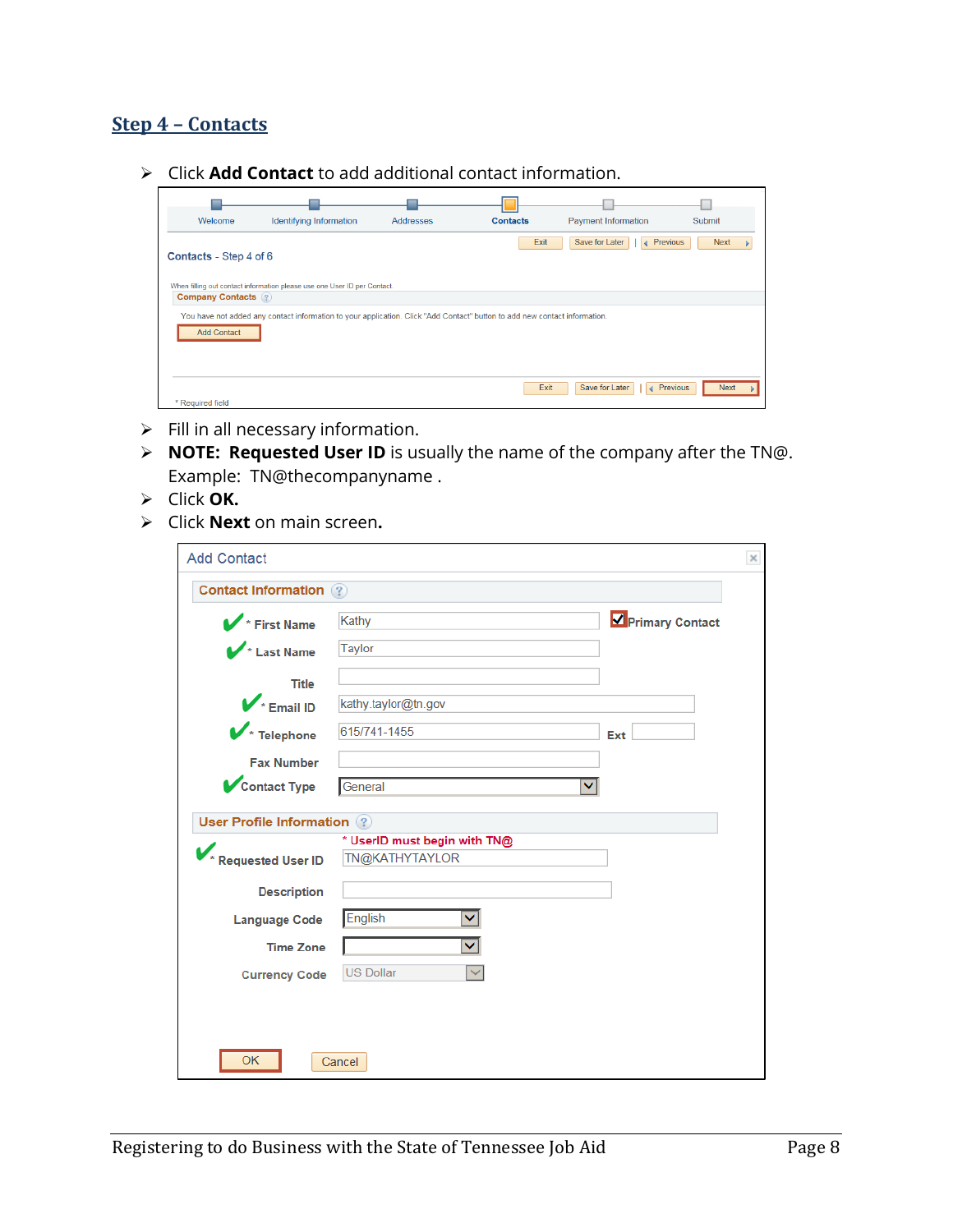#### **Step 5 – Payment Information**

- **NOTE:** Click here to download the **[Direct Deposit Authorization](http://tn.gov/generalservices/topic/vendor-information)** form. *The original copy must be signed by bank personnel and mailed to the address on the form.*
- Fill in the **Email Address** on this page.
- Click **Next**.

| Welcome                                  | <b>Identifying Information</b>                                                                                                                                                                  | <b>Addresses</b>            | Contacts | <b>Payment Information</b>                 | <b>Submit</b> |
|------------------------------------------|-------------------------------------------------------------------------------------------------------------------------------------------------------------------------------------------------|-----------------------------|----------|--------------------------------------------|---------------|
| <b>Payment Information - Step 5 of 6</b> |                                                                                                                                                                                                 |                             | Exit     | Previous<br>Save for Later<br>∢            | <b>Next</b>   |
| <b>Payment Preferences</b> (?)           | Direct Deposit, please download the Supplier Direct Deposit Authorization form on the Supplier Portal Home page. Please carefully read the instructions to ensure proper filing and submission. |                             |          |                                            |               |
|                                          | <b>Email Address</b>                                                                                                                                                                            | Enable Email Payment Advice |          |                                            |               |
| *Required Field                          |                                                                                                                                                                                                 |                             | Exit     | Save for Later<br>$\triangleleft$ Previous | <b>Next</b>   |

#### **Step 6 – Submit**

The **Submit** and agreeing to the **Terms of Agreement** are the final steps to registration.

- $\triangleright$  To read the Terms of Agreement, click on the blue link.
- Put a check in the box **Click to accept the Terms of Agreement below**.
- If you would like to review any of your answers click on the **Review** box.
- When you are ready to submit your registration, click **Submit**.

| Welcome                                                                                                                                                        | Identifying Information                                           | <b>Addresses</b> | Contacts | <b>Payment Information</b>   | <b>Submit</b> |
|----------------------------------------------------------------------------------------------------------------------------------------------------------------|-------------------------------------------------------------------|------------------|----------|------------------------------|---------------|
| Submit - Step 6 of 6                                                                                                                                           |                                                                   |                  | Exit     | ← Previous<br>Save for Later | <b>Next</b>   |
|                                                                                                                                                                | Click the "Review" button to review the registration information. |                  |          |                              |               |
| Click the "Submit" button to submit your registration after reviewing and accepting following Terms of Agreement.                                              |                                                                   |                  |          |                              |               |
| Email communication regarding this registration will be sent to:<br>kathy.taylor@tn.gov                                                                        |                                                                   |                  |          |                              |               |
| <b>Terms and Conditions (?)</b>                                                                                                                                |                                                                   |                  |          |                              |               |
| Make sure you read terms of agreement fully before submitting your registration.<br>Click to accept the Terms of Agreement below.<br><b>Terms of Agreement</b> |                                                                   |                  |          |                              |               |
| <b>Review</b>                                                                                                                                                  | Submit                                                            |                  |          |                              |               |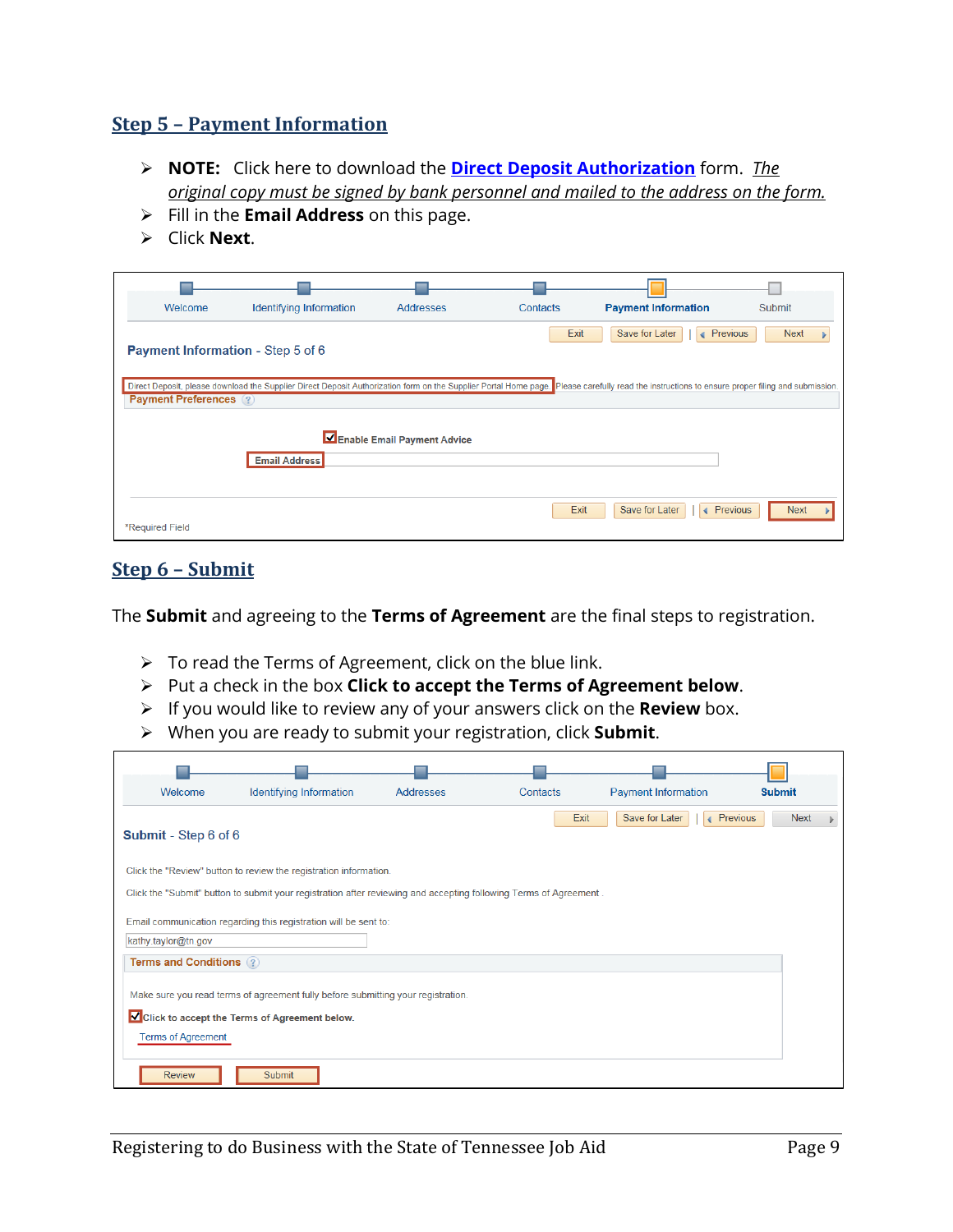You will receive an email containing your registration number. You can expect the approval process to take two weeks or longer. For questions, contact [vendormaint@tn.gov](mailto:vendormaint@tn.gov) or phone (615) 532-5150 and include your registration number in all correspondence.

### **Creating a User Account**

After you have been notified that your account is created in Edison, your business may create a User Account to access your company information.

- $\triangleright$  Click on the link below to access the Edison Supplier Portal: [https://sso.edison.tn.gov/psp/paprd/SUPPLIER/SUPP/h/?tab=PAPP\\_GUEST.](https://sso.edison.tn.gov/psp/paprd/SUPPLIER/SUPP/h/?tab=PAPP_GUEST)
- Click on the **Supplier Portal Home Page** link.



In the middle section, click on the **Create New User Accounts**.

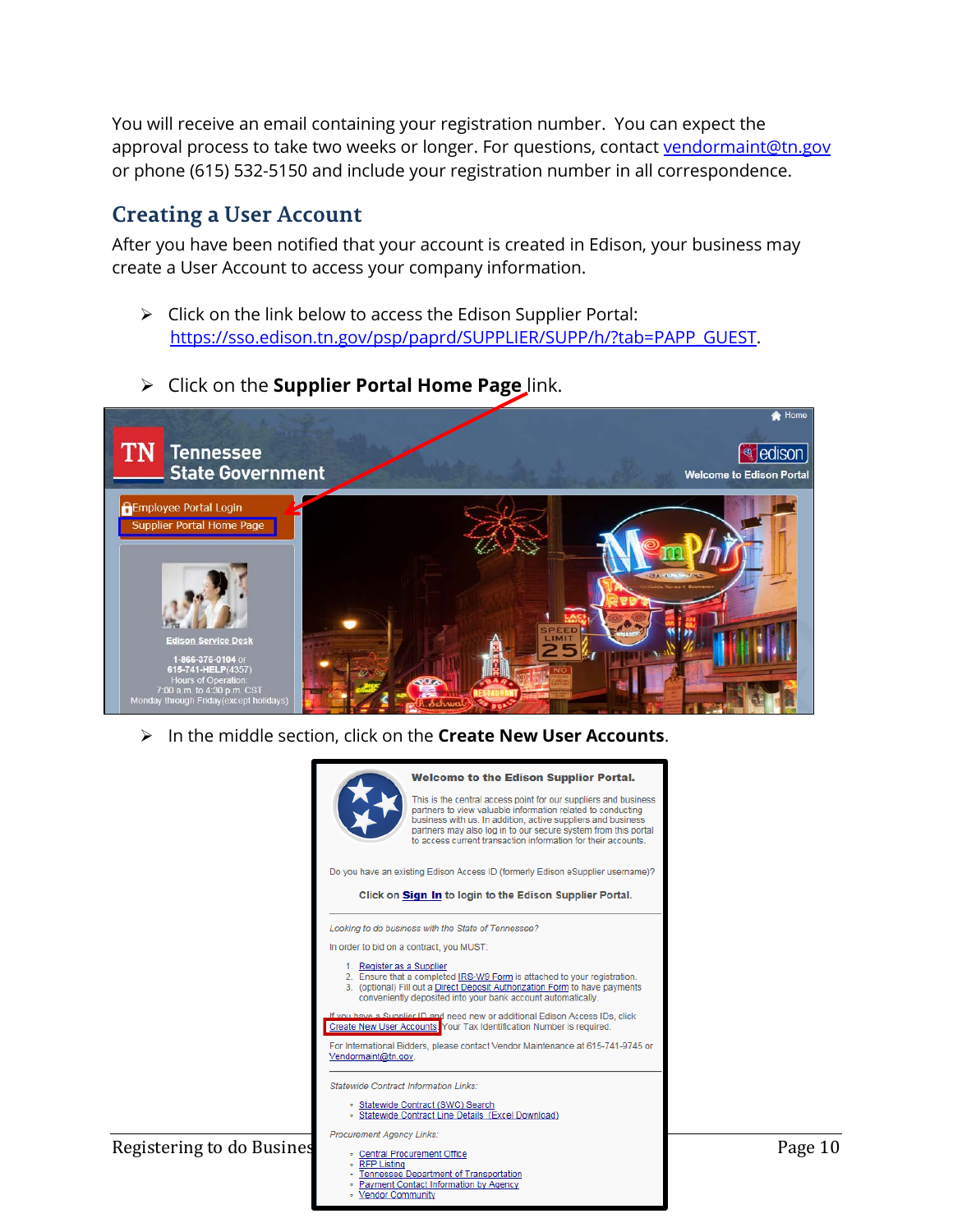- Enter your **Supplier ID** and **Tax Identification Number**. (If you need to create a user account for multiple entities, click the Add button.)
- Below **User Account Information**, enter your **Requested User ID**. (This is the TN@thecompanyname sign in.)
- Enter your place of business **Email ID** (address) or you may choose to use a general company email account monitored by several people to avoid problems when someone leaves the company.
- > The Terms of Agreement are available to read if you click on the blue Terms of Agreement hyperlink. Click the box if you accept them.
- Click **Submit**.

| <b>Register New User Accounts</b>                                                                                                                                                                                                                         |  |  |
|-----------------------------------------------------------------------------------------------------------------------------------------------------------------------------------------------------------------------------------------------------------|--|--|
|                                                                                                                                                                                                                                                           |  |  |
| To create a new user, please fill in the information below. Once you have completed the required information, click the<br>"Submit" button to submit your registration for consideration. You will receive an email confirmation shortly after submittal. |  |  |
| If you have any questions or feedback on the registration process, please contact Supplier Maintenance:<br>615-532-5150<br>or by email at<br>Vendormaint@tn.gov<br>$\triangleright$ Authentication                                                        |  |  |
| <b>Supplier List</b>                                                                                                                                                                                                                                      |  |  |
| <b>Supplier ID</b><br><b>Tax Identification Number</b><br>侖                                                                                                                                                                                               |  |  |
| Add<br>Forgot your Supplier ID?                                                                                                                                                                                                                           |  |  |
| <b>User Account Information</b> ?                                                                                                                                                                                                                         |  |  |
| * Requested User ID                                                                                                                                                                                                                                       |  |  |
| <b>Description</b>                                                                                                                                                                                                                                        |  |  |
| * Email ID                                                                                                                                                                                                                                                |  |  |
| English<br>▽<br><b>Language Code</b>                                                                                                                                                                                                                      |  |  |
| Q<br><b>Time Zone</b>                                                                                                                                                                                                                                     |  |  |
| <b>USD</b><br>$\mathbf Q$<br><b>Currency Code</b>                                                                                                                                                                                                         |  |  |
|                                                                                                                                                                                                                                                           |  |  |
| <b>Terms and Conditions</b>                                                                                                                                                                                                                               |  |  |
| Make sure you read terms of agreement fully before submitting your registration.                                                                                                                                                                          |  |  |
| Click to accept the Terms of Agreement below.                                                                                                                                                                                                             |  |  |
| <b>Terms of Agreement</b>                                                                                                                                                                                                                                 |  |  |
| Submit<br>Cancel                                                                                                                                                                                                                                          |  |  |
| * Required field                                                                                                                                                                                                                                          |  |  |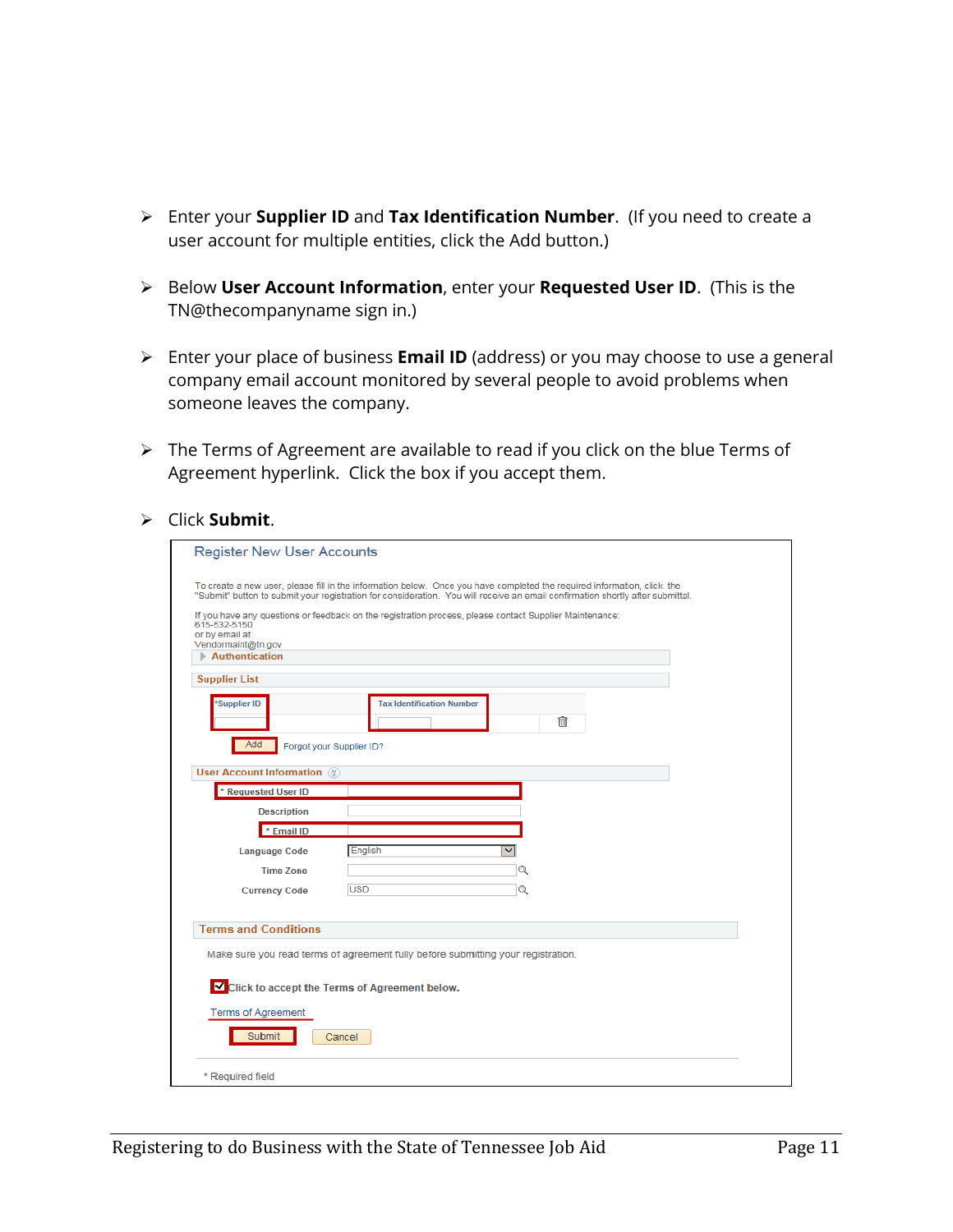After submitting your request, you will receive an email similar to the one below which provides you with your **Edison Access ID**.



It will be followed by a second email, giving you an **Edison Temporary Password** with instructions to login and change your password as soon as possible.



#### To complete creating your **New User Account**:

- Click on the **Edison link** provided in the email (above)**.**
- Click on the **Supplier Portal Home Page** link. (Screen shot on page 13.)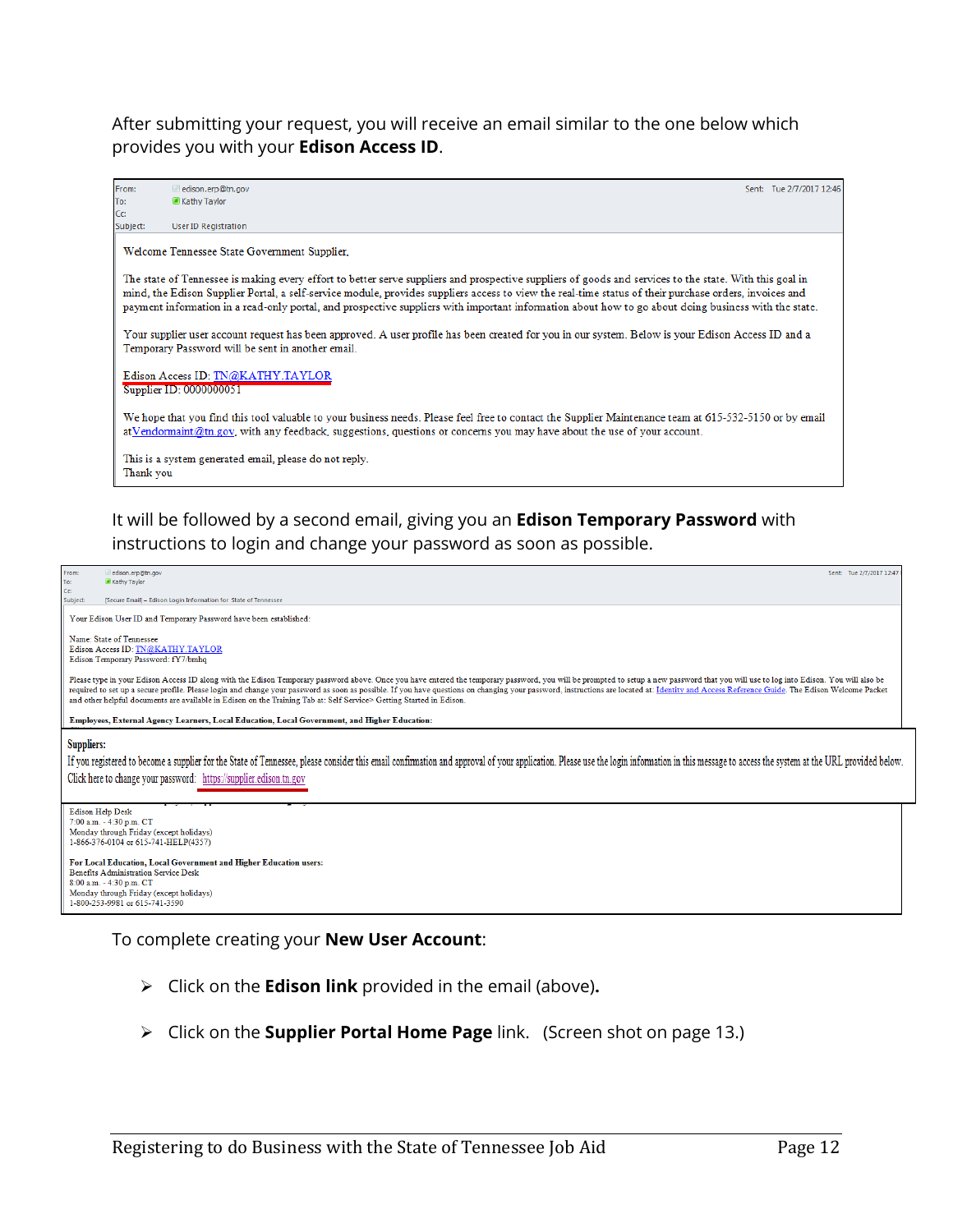

When the **Welcome to the Edison Supplier Portal** opens, click on **Sign In.**



Enter your **Access ID**.

| $\bullet$ | Sign In:                      |  |  |  |
|-----------|-------------------------------|--|--|--|
|           | Enter your Access ID.         |  |  |  |
|           | Access ID:                    |  |  |  |
|           |                               |  |  |  |
|           | Continue                      |  |  |  |
|           | Where do I enter my password? |  |  |  |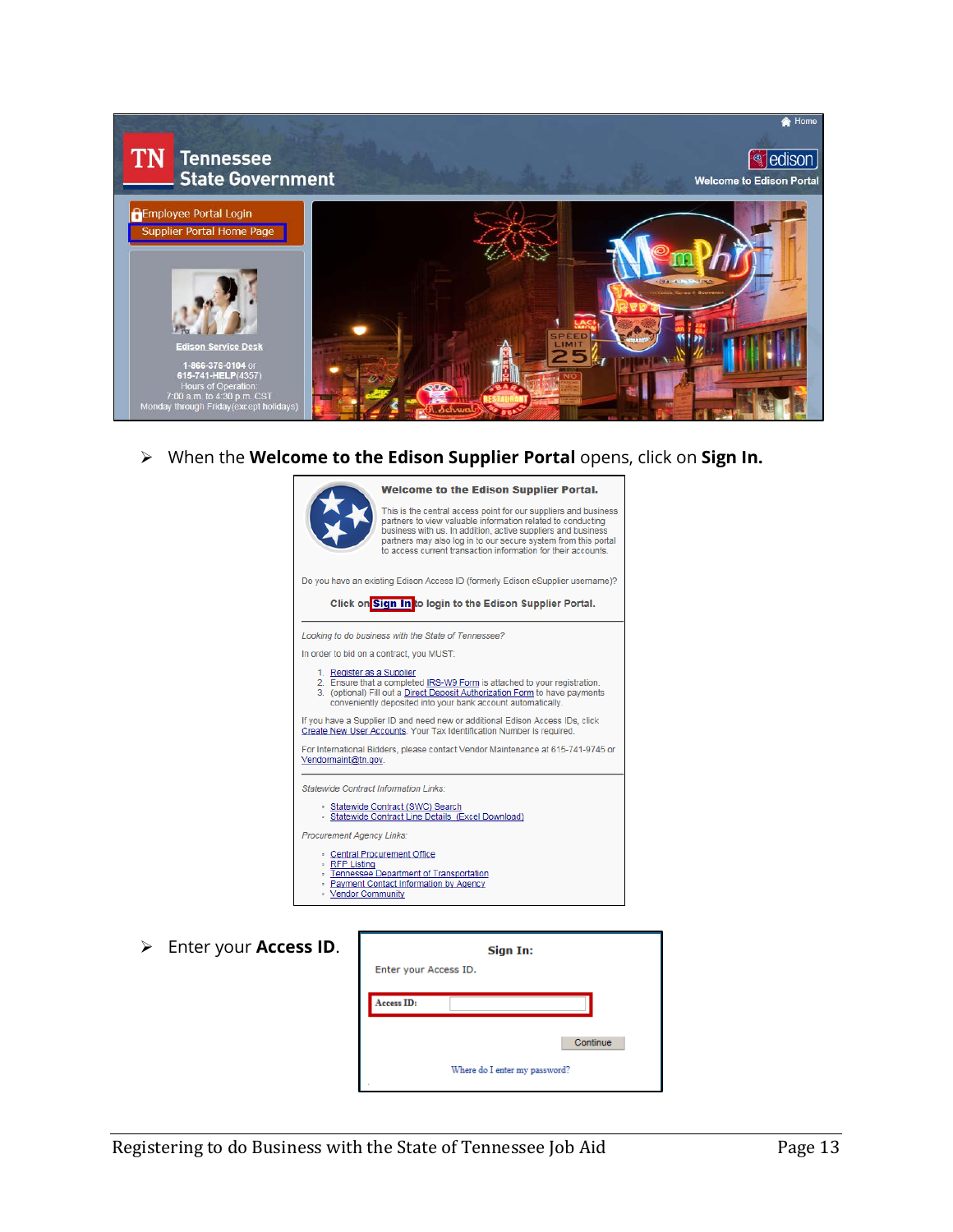Enter your **Temporary Password**.



- When the Reset Your Password populates, carefully read the requirements for a new password.
- Enter the **temporary password** in the box and click **Enter**.
- The gray shading will move down and you will enter your **New Password** and click **Enter**.
- **Confirm New Password** by entering it again.

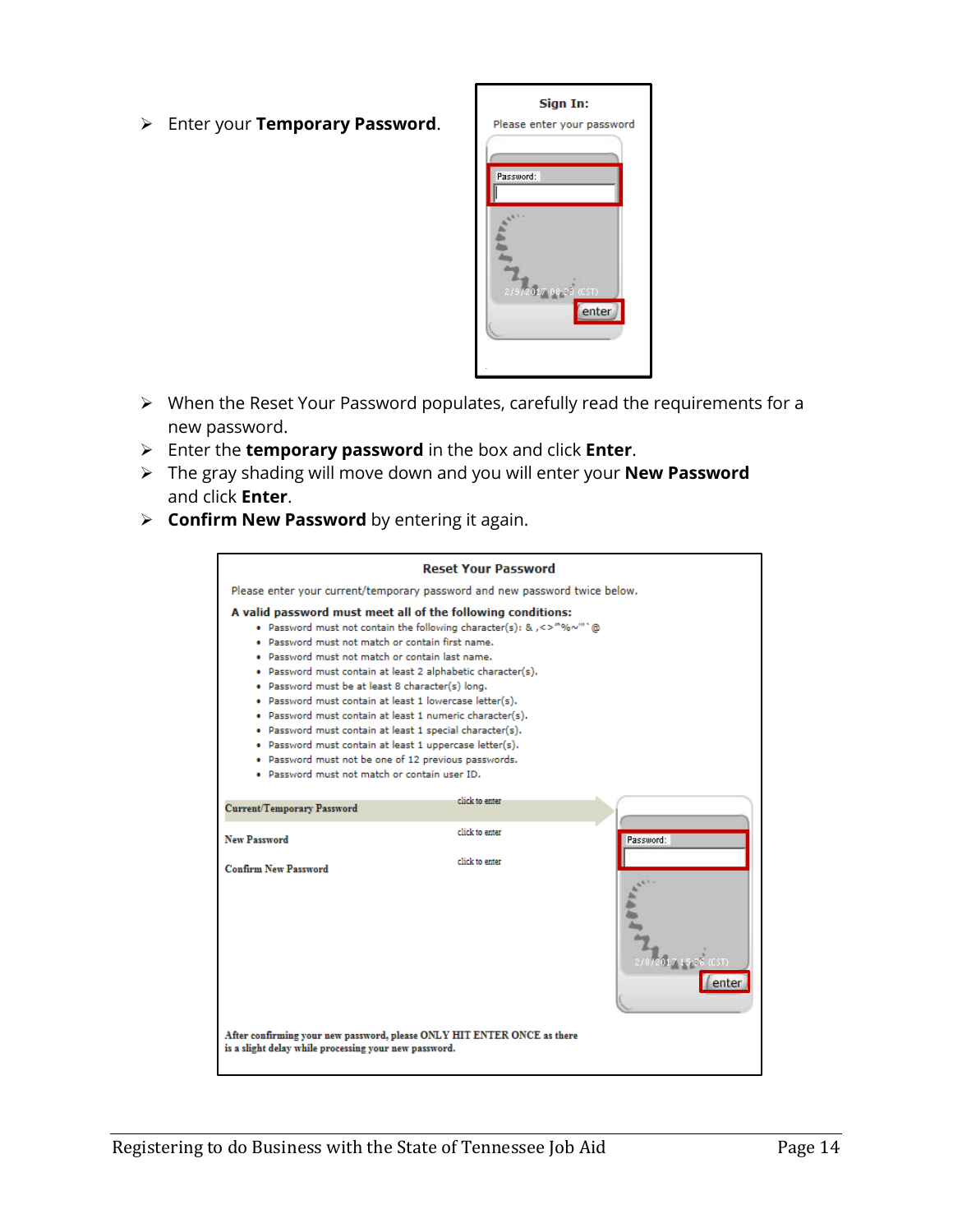**Setting up your Security Profile** opens and explains the next three processes that need to be completed. After you read, click **Continue**.

| <b>Setting up your Security Profile</b>                                                                                                                                                                                                                                                                                                                                                                                         |
|---------------------------------------------------------------------------------------------------------------------------------------------------------------------------------------------------------------------------------------------------------------------------------------------------------------------------------------------------------------------------------------------------------------------------------|
| Over the next few pages you will be required to set up your security profile. Please take a moment to familiarize yourself with this information before proceeding. Once completed,<br>your security profile will add new layers of security to your account by helping us verify you as a trusted user and help you identify us as a trusted site. After you review this<br>information, please click Continue to get started. |
| <b>Security Image and Phrase</b>                                                                                                                                                                                                                                                                                                                                                                                                |
| The security image and phrase feature will help ensure that you are entering your password on a trusted site. You will be required to select an image of your choice, which includes an<br>associated security phrase and the current date and time.                                                                                                                                                                            |
| <b>Security Ouestions and Answers</b>                                                                                                                                                                                                                                                                                                                                                                                           |
| The security questions and answers feature will help us verify that you are a trusted user when you forget your password or if certain security risk levels are exceeded. You will be<br>required to set up answers for a series of security questions.                                                                                                                                                                         |
| <b>One-Time Password</b>                                                                                                                                                                                                                                                                                                                                                                                                        |
| The one-time password feature will send a temporary password to an email address of your choice when security risk levels are high or if you forgot your password. The email address<br>may be a work or personal address.                                                                                                                                                                                                      |
| Please click Continue to set up your security profile. >><br>Continue                                                                                                                                                                                                                                                                                                                                                           |

- $\triangleright$  To set up your personal security image and security phrase, click the link in blue **Change your image and phrase** at the bottom of the screen.
- When complete, click **Continue.**

| <b>Selecting your Security Image and Phrase</b>                                                                                                                                                                                                                                                                                                                                                                                                                                       |  |  |  |
|---------------------------------------------------------------------------------------------------------------------------------------------------------------------------------------------------------------------------------------------------------------------------------------------------------------------------------------------------------------------------------------------------------------------------------------------------------------------------------------|--|--|--|
| The security image and phrase feature is used to ensure that you are entering your password on our official site. The image below is your currently selected security image and phrase<br>where you will enter your password when logging into Edison in the future. To select a different image, which includes an auto-generated phrase, please click Change your image and<br>phrase until you find an image and phrase you like. Once selected, please click Continue to proceed. |  |  |  |
| Note:                                                                                                                                                                                                                                                                                                                                                                                                                                                                                 |  |  |  |
| Please remember to never enter your password when logging into Edison unless you see your personalized image and phrase with a current freshness date.                                                                                                                                                                                                                                                                                                                                |  |  |  |
| Password:<br><b>Your personal security image</b><br>2/8/2017 15:38 (CST)<br>enter<br>hilarious Service<br>Your personal security phrase<br>Learn more about your personalized security image and phrase                                                                                                                                                                                                                                                                               |  |  |  |
|                                                                                                                                                                                                                                                                                                                                                                                                                                                                                       |  |  |  |
| Change your image and phrase                                                                                                                                                                                                                                                                                                                                                                                                                                                          |  |  |  |
|                                                                                                                                                                                                                                                                                                                                                                                                                                                                                       |  |  |  |
| Continue                                                                                                                                                                                                                                                                                                                                                                                                                                                                              |  |  |  |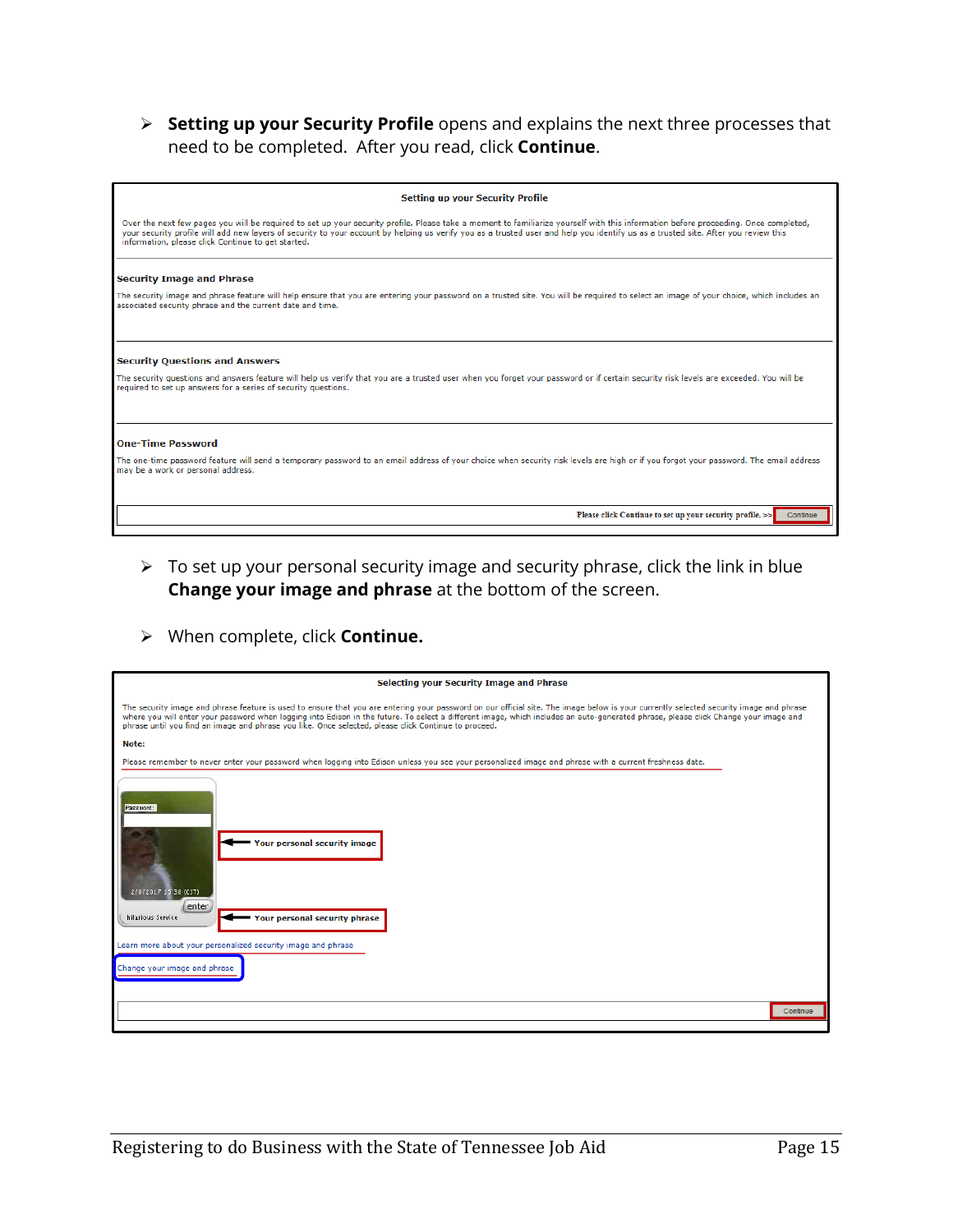- **Security Questions** will then populate. Choose one question at a time and enter your answer in the box.
- Click **Enter.**
- The gray shaded area will move to **Question 2** and you repeat the process until you complete all five questions/answers.

|              | <b>Security Questions</b>                                                                                                                                                                                                                                                                                                    |                               |  |  |  |
|--------------|------------------------------------------------------------------------------------------------------------------------------------------------------------------------------------------------------------------------------------------------------------------------------------------------------------------------------|-------------------------------|--|--|--|
|              | We will use your security questions and answers to confirm your identity at times when additional verification is required. Please select a question from the dropdown box and enter<br>your answer in the space provided. Once all the questions are selected and answered, please click enter to proceed to the next page. |                               |  |  |  |
|              | <b>Questions</b> (Choose a question from each list below.)                                                                                                                                                                                                                                                                   | <b>Answers</b>                |  |  |  |
| <sup>1</sup> | Select One<br>◡                                                                                                                                                                                                                                                                                                              |                               |  |  |  |
| 2)           | Select One<br>$\checkmark$                                                                                                                                                                                                                                                                                                   | Answer:                       |  |  |  |
| 3)           | <b>Select One</b><br>$\checkmark$                                                                                                                                                                                                                                                                                            |                               |  |  |  |
|              |                                                                                                                                                                                                                                                                                                                              | 2/8/2017 15:38 (CST)<br>enter |  |  |  |
| 4)           | Select One<br>$\checkmark$                                                                                                                                                                                                                                                                                                   | hilarious Service             |  |  |  |
| 5)           | Select One<br>$\checkmark$                                                                                                                                                                                                                                                                                                   |                               |  |  |  |

The final step is to complete the **One-Time Password Registration.**

| <b>One-Time Password Registration</b>                                                                                                                                                                                                                                                                                                                                                                                            |          |
|----------------------------------------------------------------------------------------------------------------------------------------------------------------------------------------------------------------------------------------------------------------------------------------------------------------------------------------------------------------------------------------------------------------------------------|----------|
| Please enter your email address. If you forget your password in the future or if high risk security levels are exceeded, a one-time password can be sent to you by email to verify you<br>as a trusted user. The email address may be a work or personal address. The email address must be unique, valid, and only accessible by you.                                                                                           |          |
| If you decline to enter an email address, we will be unable to send you a one-time password in the future, which could cause a delay in gaining access to Edison. You will have the<br>ability to add a one-time password email address in the future if one is not provided at this time. It is highly recommended to provide an email address.                                                                                 |          |
| <b>Email Address</b><br>I consent for the State of Tennessee to send a one-time password to the above email<br>address. I acknowledge that the email address is unique, valid, and only accessible by<br>me. I assume the responsibility to protect any login credentials in order to maintain<br>them in the strictest of confidence.<br>I acknowledge that not providing an email address will cause a delay in gaining access |          |
| to Edison if situations arise in the future that require verification by one-time<br>password.                                                                                                                                                                                                                                                                                                                                   |          |
| Box must be checked before continuing.                                                                                                                                                                                                                                                                                                                                                                                           |          |
|                                                                                                                                                                                                                                                                                                                                                                                                                                  | Continue |

 $\triangleright$  If you have further questions for logging into the portal for the first time, please click on the link and view the video.

<https://www.youtube.com/watch?v=lx7NMITi9vs&feature=youtu.be>